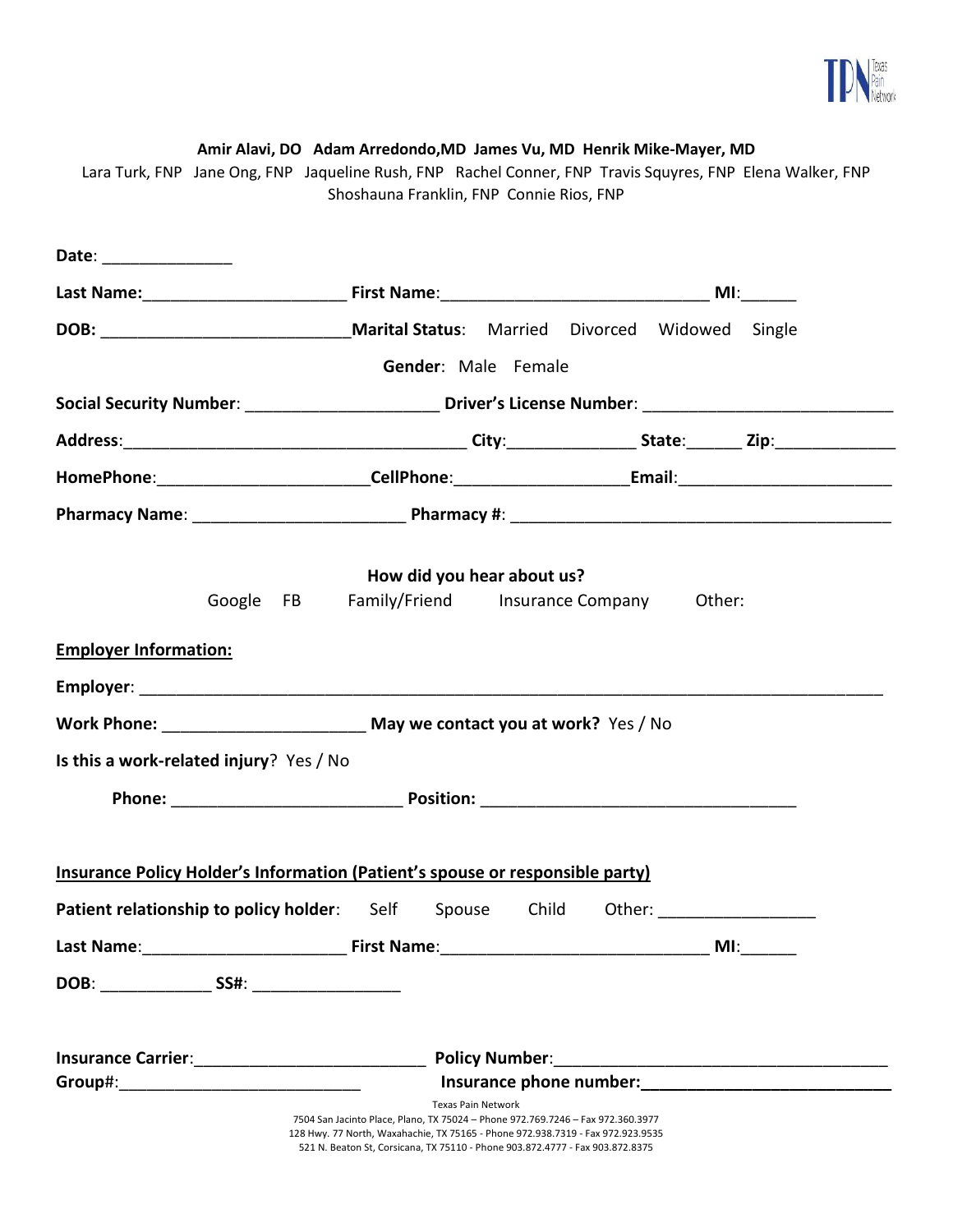

### **In case of emergency, please list a family member and a non-relative person in which we may contact.**

**Name**: \_\_\_\_\_\_\_\_\_\_\_\_\_\_\_\_\_\_\_ **Relationship to Patient**: \_\_\_\_\_\_\_\_\_\_\_\_\_\_\_\_\_\_\_ **Phone**: \_\_\_\_\_\_\_\_\_\_\_\_\_\_\_\_\_

\**I certify the above information is correct to the best of my knowledge, I also understand that I am financially responsible for all charges whether or not covered by my insurance. THIS IS A LEGAL DOCUMENT AND MAY BE USED AGAINST ME IN A COURT OF LAW IF PAYMENT IS NOT MET\*\_\_\_\_\_\_\_\_\_\_\_\_Initial* 

| Pain Score: Now __ /10 Worse __ /10                                                                                                                                                                                           |                 |                                                                                                                                                                                          |
|-------------------------------------------------------------------------------------------------------------------------------------------------------------------------------------------------------------------------------|-----------------|------------------------------------------------------------------------------------------------------------------------------------------------------------------------------------------|
|                                                                                                                                                                                                                               |                 |                                                                                                                                                                                          |
|                                                                                                                                                                                                                               |                 | How long? _____________________Onset: Sudden Gradual Constant Intermittent: _________________                                                                                            |
|                                                                                                                                                                                                                               |                 | Nature of pain? Aching Dull Sharp Shooting Burning Throbbing Other: ____________                                                                                                         |
|                                                                                                                                                                                                                               |                 |                                                                                                                                                                                          |
|                                                                                                                                                                                                                               |                 |                                                                                                                                                                                          |
|                                                                                                                                                                                                                               |                 |                                                                                                                                                                                          |
|                                                                                                                                                                                                                               |                 |                                                                                                                                                                                          |
| <b>What Helps Alleviate Pain/Makes</b>                                                                                                                                                                                        |                 |                                                                                                                                                                                          |
|                                                                                                                                                                                                                               |                 |                                                                                                                                                                                          |
| <b>What Aggravates Pain/Makes</b>                                                                                                                                                                                             |                 |                                                                                                                                                                                          |
|                                                                                                                                                                                                                               |                 |                                                                                                                                                                                          |
| Any Other                                                                                                                                                                                                                     |                 |                                                                                                                                                                                          |
| Symptoms: the contract of the contract of the contract of the contract of the contract of the contract of the contract of the contract of the contract of the contract of the contract of the contract of the contract of the |                 |                                                                                                                                                                                          |
|                                                                                                                                                                                                                               |                 | (swelling, popping, grinding, weakness, stiffness, etc.)                                                                                                                                 |
| <b>Medical Conditions:</b>                                                                                                                                                                                                    |                 |                                                                                                                                                                                          |
| <b>Diabetes</b>                                                                                                                                                                                                               | <b>Shingles</b> |                                                                                                                                                                                          |
| <b>High Blood Pressure</b>                                                                                                                                                                                                    | <b>Stroke</b>   | Urinary/Kidney Problems                                                                                                                                                                  |
|                                                                                                                                                                                                                               |                 | Texas Pain Network<br>7504 San Jacinto Place, Plano, TX 75024 - Phone 972.769.7246 - Fax 972.360.3977<br>128 Hwy. 77 North, Waxahachie, TX 75165 - Phone 972.938.7319 - Fax 972.923.9535 |

521 N. Beaton St, Corsicana, TX 75110 - Phone 903.872.4777 - Fax 903.872.8375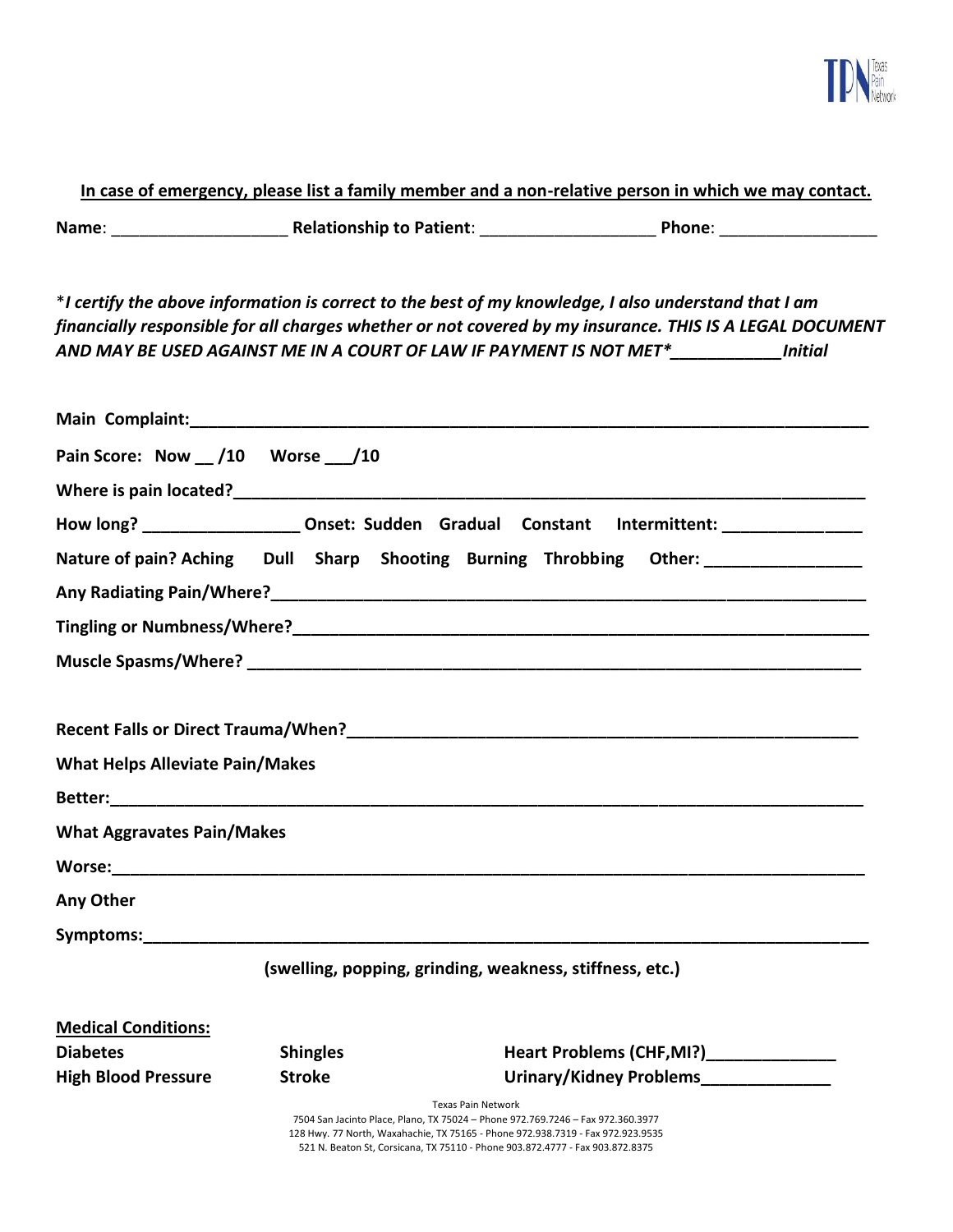

| <b>High Cholesterol</b>                                | <b>Seizures</b>              | <b>Cancer</b>                    |
|--------------------------------------------------------|------------------------------|----------------------------------|
| <b>Depression</b>                                      | <b>Heartburn/GERD</b>        | Vision Prob.(glaucoma/cataracts) |
| Anxiety                                                | <b>Headaches</b>             | <b>Blood Disorders</b>           |
| <b>Asthma</b>                                          | Poor Sleep                   | <b>Seasonal Allergies</b>        |
| <b>COPD</b>                                            | Nausea/Vomiting              | <b>Osteoporosis</b>              |
| <b>Shortness of Breath</b><br>Any other<br>conditions: | <b>Constipation/Diarrhea</b> | Fibromyalgia                     |
|                                                        | Height:                      | Weight:                          |

**\_\_\_\_\_\_\_\_\_\_\_\_\_\_\_\_\_\_\_\_\_\_\_\_\_\_\_\_\_\_\_\_\_\_\_\_\_\_\_\_\_\_\_\_\_\_\_\_\_\_\_\_\_\_\_\_\_\_\_\_\_\_\_\_\_\_\_\_\_\_\_\_\_\_\_\_\_\_\_\_\_\_\_\_\_\_\_\_\_\_**

**\_\_\_\_\_\_\_\_\_\_\_\_\_\_\_\_\_\_\_\_\_\_\_\_\_\_\_\_\_\_\_\_\_\_\_\_\_\_\_\_\_\_\_\_\_\_\_\_\_\_\_\_\_\_\_\_\_\_\_\_\_\_\_\_\_\_\_\_\_\_\_\_\_\_\_\_\_\_\_\_\_\_\_\_\_\_\_\_\_\_**

## **PAST SURGICAL PROCEDURES FOR THESE MEDICAL CONDITIONS** (**include dates)**

**Are there any diseases that run in your family? If so, what?**

| Mother:   |  |
|-----------|--|
| Siblings: |  |
| Father:   |  |
| Children: |  |
| Other:    |  |

**Please let us know of any other information that could be helpful in the evaluation and treatment of your care so that we can get you back to living your best life pain free!**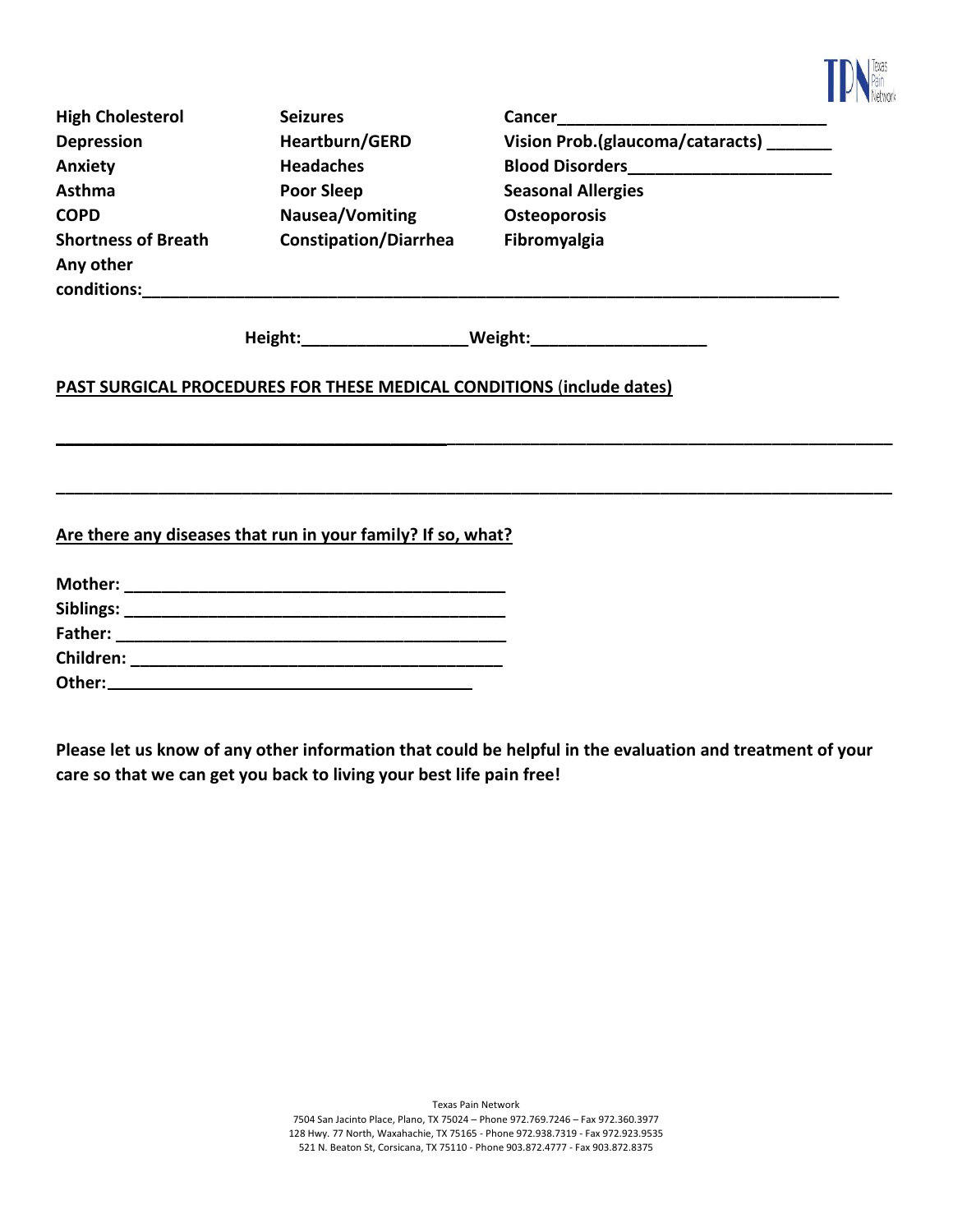

### **Pain Drawing Grid Assessment**

**Patient Name:** \_\_\_\_\_\_\_\_\_\_\_\_\_\_\_\_\_\_\_\_\_\_\_\_\_\_ **Date**: \_\_\_\_\_\_\_\_\_\_\_\_\_\_\_\_\_\_\_\_\_\_

Please mark an "X" where your pain is located:



### **How did the pain start?**

**\_\_\_\_\_\_\_\_\_\_\_\_\_\_\_\_\_\_\_\_\_\_\_\_\_\_\_\_\_\_\_\_\_\_\_\_\_\_\_\_\_\_\_\_\_\_\_\_\_\_ \_\_\_\_\_\_\_\_\_\_\_\_\_\_\_\_\_\_\_\_\_\_\_\_\_\_\_\_\_\_\_\_\_\_\_\_\_\_\_\_\_\_\_\_\_\_\_\_\_\_ \_\_\_\_\_\_\_\_\_\_\_\_\_\_\_\_\_\_\_\_\_\_\_\_\_\_\_\_\_\_\_\_\_\_\_\_\_\_\_\_\_\_\_\_\_\_\_\_\_\_ \_\_\_\_\_\_\_\_\_\_\_\_\_\_\_\_\_\_\_\_\_\_\_\_\_\_\_\_\_\_\_\_\_\_\_\_\_\_\_\_\_\_\_\_\_\_\_\_\_\_ \_\_\_\_\_\_\_\_\_\_\_\_\_\_\_\_\_\_\_\_\_\_\_\_\_\_\_\_\_\_\_\_\_\_\_\_\_\_\_\_\_\_\_\_\_\_\_\_\_\_**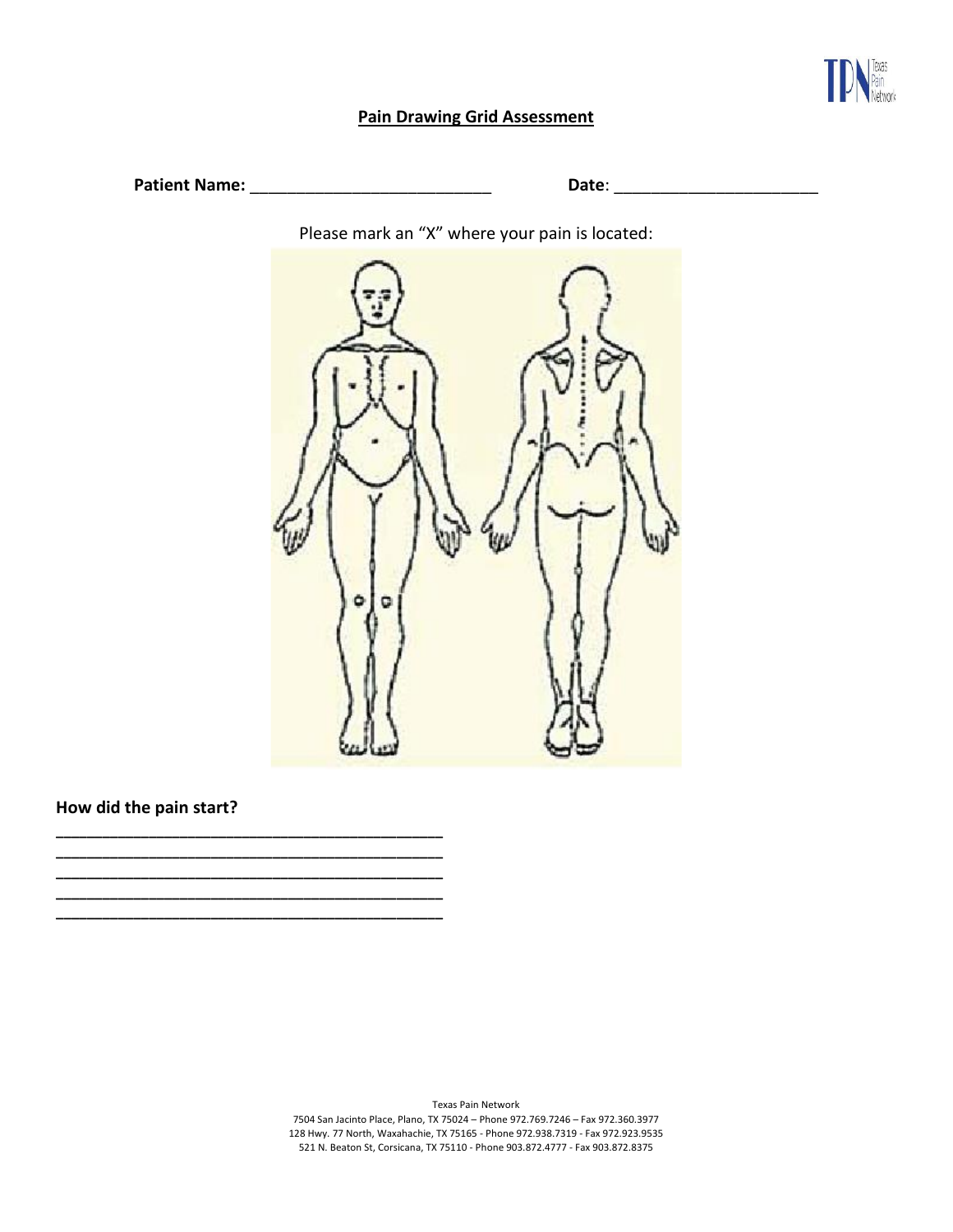

**Please complete the following information. List all medications you are taking including over the counter medications. Print the information as it appears on your medicine bottles.**

| <b>Name of Medication</b> | <b>Dose/Directions</b> | Prescribed<br>By | How long have you been<br>taking this medication? |
|---------------------------|------------------------|------------------|---------------------------------------------------|
|                           |                        |                  |                                                   |
|                           |                        |                  |                                                   |
|                           |                        |                  |                                                   |
|                           |                        |                  |                                                   |
|                           |                        |                  |                                                   |
|                           |                        |                  |                                                   |
|                           |                        |                  |                                                   |
|                           |                        |                  |                                                   |
|                           |                        |                  |                                                   |
|                           |                        |                  |                                                   |
|                           |                        |                  |                                                   |

**Allergies to Medications:** Yes / No

If so, please list: \_\_\_\_\_\_\_\_\_\_\_\_\_\_\_\_\_\_\_\_\_\_\_\_\_\_\_\_\_\_\_\_\_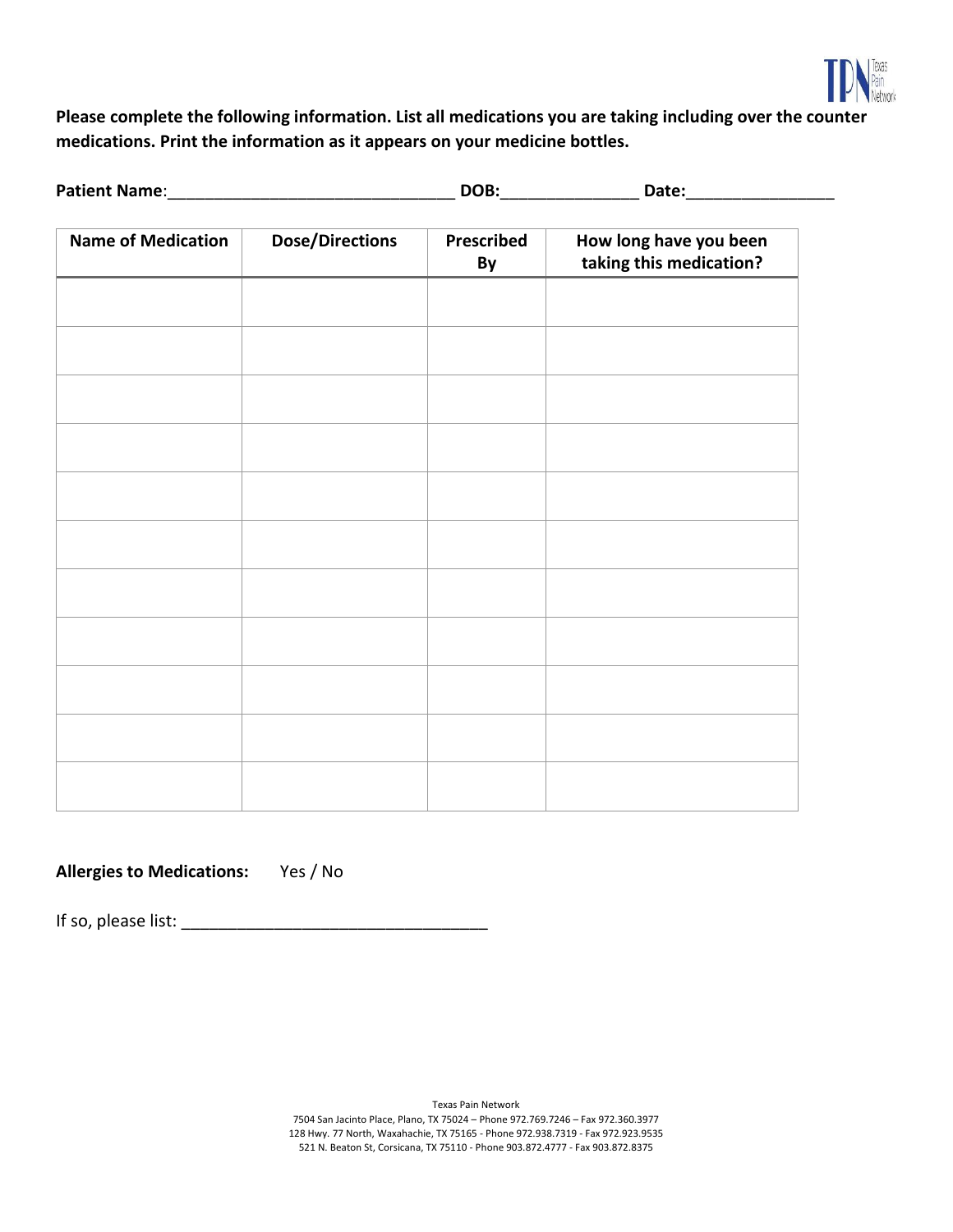

**Please take the time to fill out this questionnaire at the request of your treating physician. Having detailed background information will facilitate your visit here, enabling the physicians to focus on your principal concerns.**

### **Medical Treatments for Pain**

**Check all that apply including the approximate month and year the treatment was administered** 

| <b>Bedrest</b>           | <b>NSAIDS</b>              | <b>Ilioinguinal nerve block</b>     |
|--------------------------|----------------------------|-------------------------------------|
| Chiropractic             | <b>Opiates</b>             | <b>Facet Joint Injection</b>        |
| Acupuncture              | <b>Physical Therapy</b>    | <b>Trigger Point Injection</b>      |
| <b>Muscle stimulator</b> | <b>Muscle Relaxants</b>    | <b>Stellate Ganglion Block_</b>     |
| <b>Braces</b>            | <b>Antidepressant drug</b> | <b>Bier's Block</b>                 |
| <b>Splints</b>           | <b>Antianxiety drug</b>    | Cervical epidural steroid infection |
| <b>Traction</b>          | <b>Benzodiazepines</b>     | <b>Somatic nerve block</b>          |
| <b>TENS</b>              | <b>Anticonvulsants</b>     | Lumbar epidural steroid injections  |
| Spinal cord implant      | Psychotherapy              | Other(specify)                      |

Number of healthcare visits during the last 6 months for your pain condition: **Number of Emergency Room visits during the last 6 months for your pain condition: \_\_\_\_\_\_\_\_\_**

### **Surgery for Pain (include date):**

\_\_\_\_\_\_\_\_\_\_\_\_\_\_\_\_\_\_\_\_\_\_\_\_\_\_\_\_\_\_\_\_\_\_\_\_\_\_\_\_\_\_\_\_\_ \_\_\_\_\_\_\_\_\_\_\_\_\_\_\_\_\_\_\_\_\_\_\_\_\_\_\_\_\_\_\_\_\_\_\_\_\_\_\_\_\_\_\_\_\_\_ \_\_\_\_\_\_\_\_\_\_\_\_\_\_\_\_\_\_\_\_\_\_\_\_\_\_\_\_\_\_\_\_\_\_\_\_\_\_\_\_\_\_\_\_\_ \_\_\_\_\_\_\_\_\_\_\_\_\_\_\_\_\_\_\_\_\_\_\_\_\_\_\_\_\_\_\_\_\_\_\_\_\_\_\_\_\_\_\_\_\_\_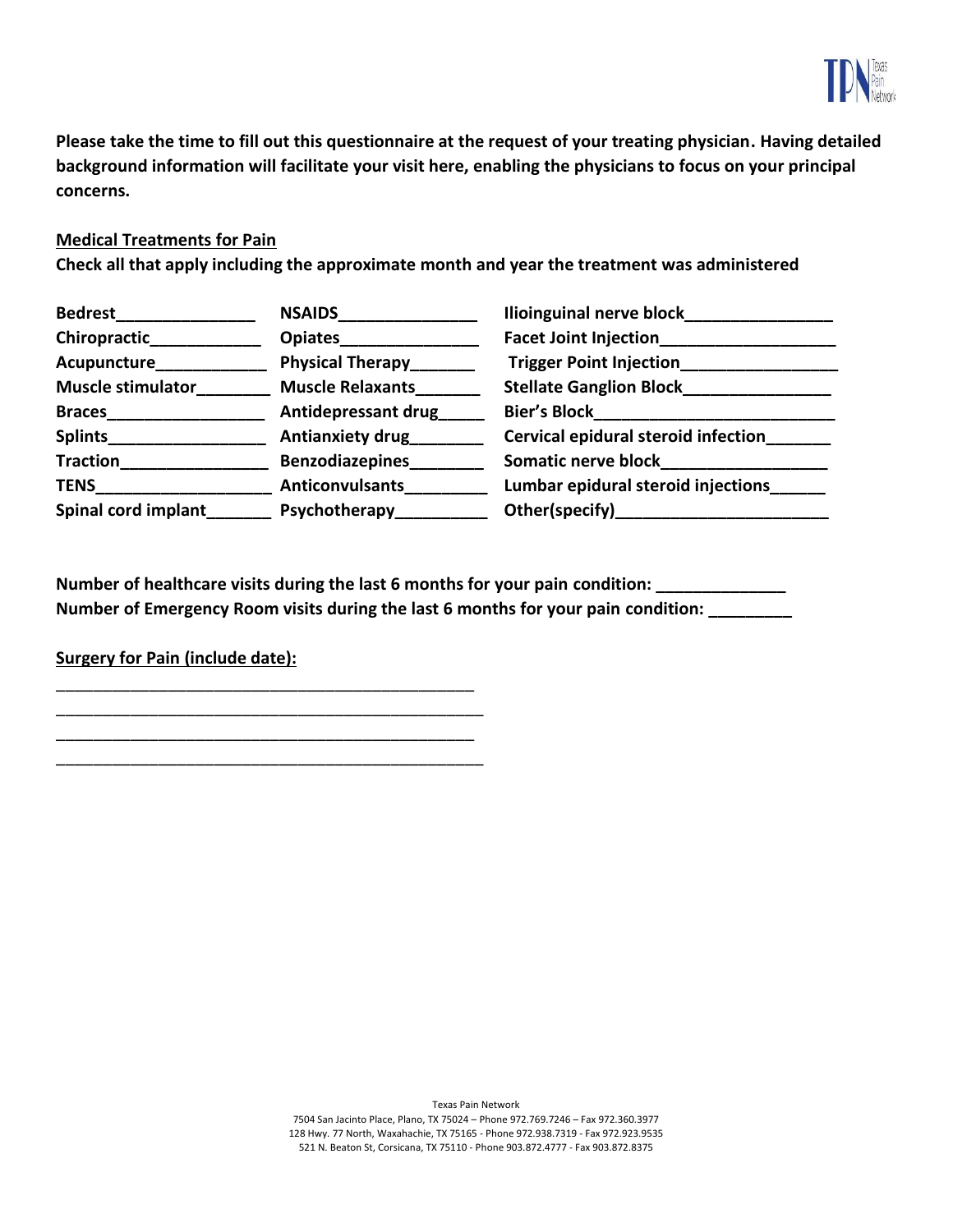

### **Have you had any tests for your current condition?** Circle all that apply

**X-rays MRI (magnetic resonance imaging)**

**Bone scan Nerve conduction test**

**CAT scan EMG (electromyography)**

**Myelogram**

**If so where and when?** \_\_\_\_\_\_\_\_\_\_\_\_\_\_\_\_\_\_\_\_\_\_\_\_\_\_\_\_\_\_

### **Review of Symptoms:** Please circle all that apply

| <b>Unusual bleeding</b>       | <b>Heavy cough</b>        | <b>Trouble sleeping</b> |
|-------------------------------|---------------------------|-------------------------|
| <b>Easy bruising</b>          | Chest pain                |                         |
| Lumps or bumps                | <b>Trouble breathing</b>  |                         |
| Swollen glands                | <b>Depression</b>         |                         |
| <b>Change in Bowel habits</b> | Change in vision          |                         |
| Blood in the urine or stool   | <b>Seizures</b>           |                         |
| Impotence                     | Tingling (pins & needles) |                         |
|                               |                           |                         |

**Females: Last menstrual period\_\_\_\_\_\_\_\_\_\_\_\_\_\_\_\_\_\_\_\_\_\_\_\_\_\_\_\_\_**

Could you be pregnant? Yes / No Birth control method\_\_\_\_\_\_\_\_\_\_\_\_\_\_\_\_\_\_\_\_\_\_\_\_\_\_\_\_\_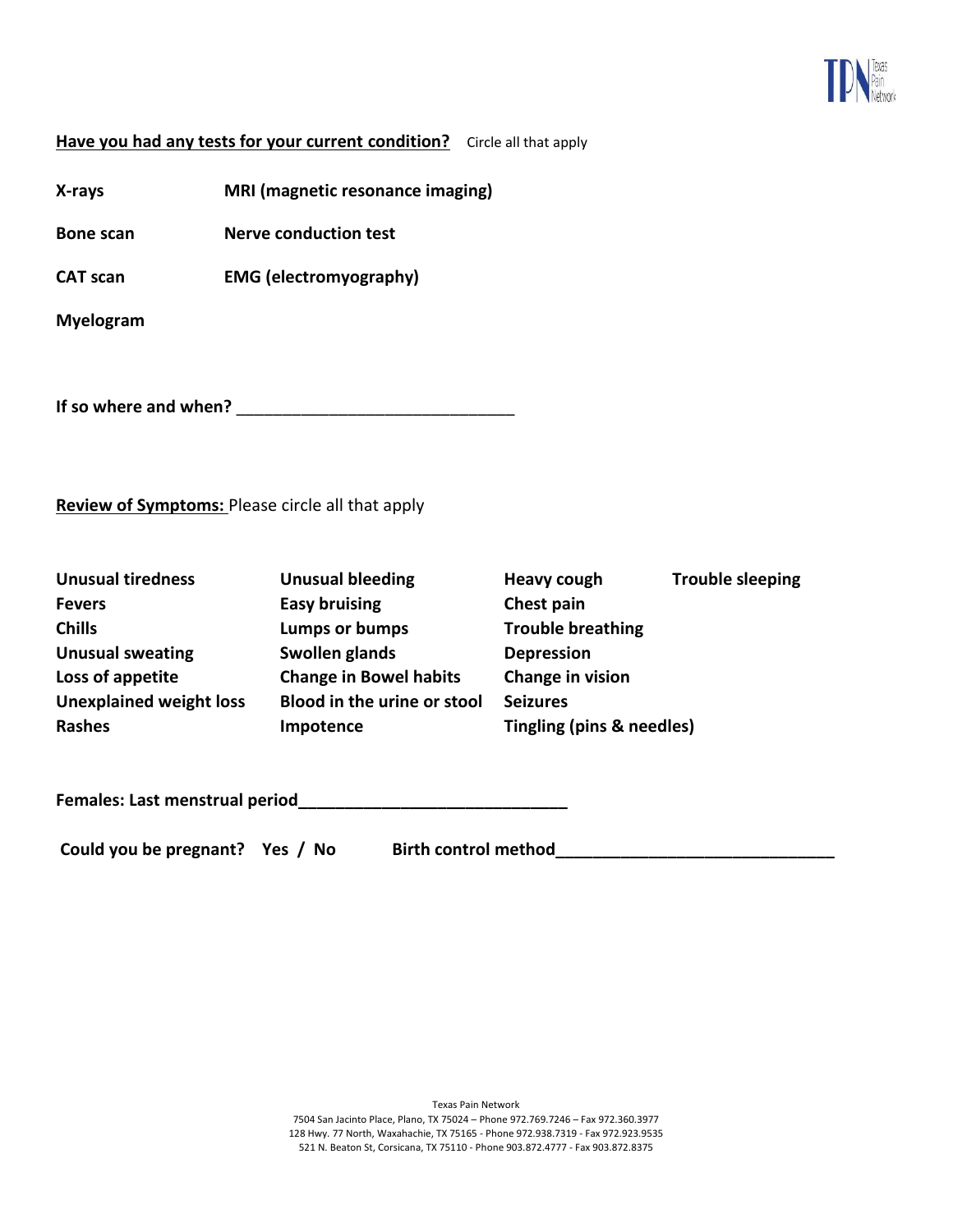

### **APPOINTMENT POLICY**

To better serve our patients Texas Pain Network appointment policy states that if you are unable to make your scheduled appointment for your office visit or procedure, you must call and notify the office no later than 24 hours before the scheduled time for follow up visits and 72 hours before any scheduled procedures.

If you fail to show up or cancel your appointment as per our policy, you will be charged a **No-Show Fee of \$25.00 per occurrence for follow up visits and \$50.00 for in office and outpatient procedures.** This charge is not covered by insurance plans and Worker Compensation carriers, which will make this the patient's full responsibility. Repeated failure to show to appointments and cancellations may result in being discharged from Texas Pain Network.

If you have any questions or concerns about signing this form, please speak with any one of our staff.

| Patient's Printed Name     | Witness |
|----------------------------|---------|
| Patient/Guardian Signature | Date    |

### **Medication Agreement**

This agreement was developed to try to decrease the risk of problems or side effects occurring with medications prescribed through this office. Please read through each statement and initial where requested. If there are any questions, please do not hesitate to ask.

I understand that all medications have the potential risks. Although major risks will be discussed with you, it is impossible to talk about potential side effects or risk of each medication. If you want detailed information, ask us and we will give you a copy of Physician's Desk Reference information on each medication. Your pharmacist can also provide detailed information on your medications.

Initials: \_\_\_\_\_\_\_\_\_\_\_\_\_\_\_\_\_\_\_

Texas Pain Network 7504 San Jacinto Place, Plano, TX 75024 – Phone 972.769.7246 – Fax 972.360.3977 128 Hwy. 77 North, Waxahachie, TX 75165 - Phone 972.938.7319 - Fax 972.923.9535 521 N. Beaton St, Corsicana, TX 75110 - Phone 903.872.4777 - Fax 903.872.8375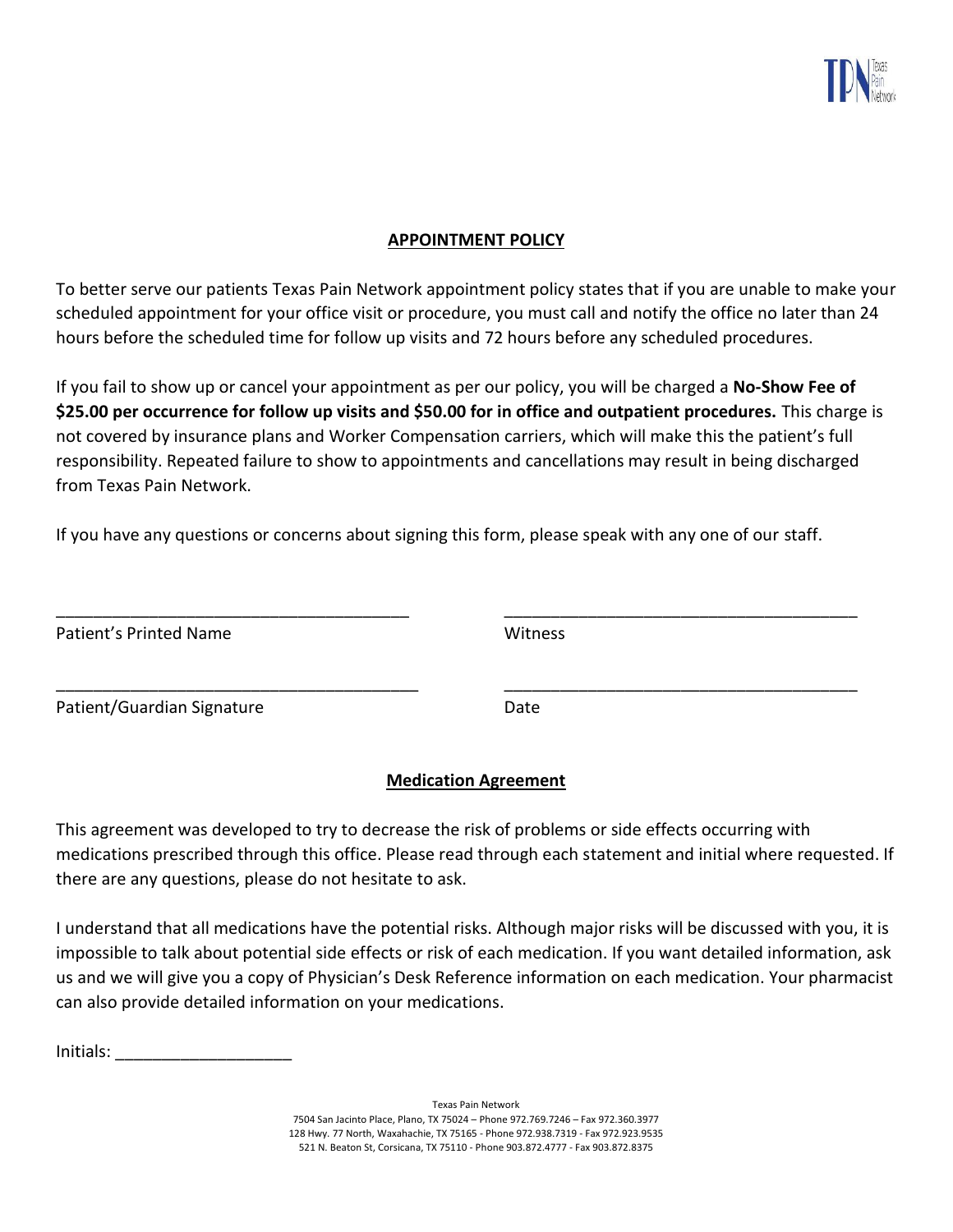

I agree to take all medications as prescribed and will not deviate from the prescribed amount without consulting with my physician at Texas Pain Network. Initials: [100] Initials:

### **Acknowledgement of Receipt of Notice of Privacy Practices**

My signature below signifies that Texas Pain Network Notice of Privacy Practices have been provided to me. The Notice of Privacy Practices describes the types of uses and disclosures of my protected health information (PHI) that will occur in my treatment, payment of my bills or in the performance of health care operations. I understand that I am entitled to receive a copy of this document upon request.

\_\_\_\_\_\_\_\_\_\_\_\_\_\_\_\_\_\_\_\_\_\_\_\_\_\_\_\_\_ \_\_\_\_\_\_\_\_\_\_\_\_\_\_\_\_\_\_\_\_\_\_\_\_\_\_\_\_\_\_\_\_

\_\_\_\_\_\_\_\_\_\_\_\_\_\_\_\_\_\_\_\_\_\_\_\_\_\_\_\_\_ \_\_\_\_\_\_\_\_\_\_\_\_\_\_\_\_\_\_\_\_\_\_\_\_\_\_\_\_\_\_\_\_\_\_

\_\_\_\_\_\_\_\_\_\_\_\_\_\_\_\_\_\_\_\_\_\_\_\_\_\_\_\_\_ \_\_\_\_\_\_\_\_\_\_\_\_\_\_\_\_\_\_\_\_\_\_\_\_\_\_\_\_\_\_\_\_\_\_

Signature of Patient Signature of Patient's Representative

Printed Name of Patient **Printed Name of Patient's Representative** 

Date: Network and the Contract of the Relationship to Patient

# **INFORMED CONSENT AND PAIN MANAGEMENT AGREEMENT AS REQUIRED BY THE TEXAS MEDICAL BOARD REFERENCE: TEXAS ADMINISTRATIVE CODE, TITLE 22 PART 9, CHAPTER 170**

NAME OF PATIENT: \_\_\_\_\_\_\_\_\_\_\_\_\_\_\_\_\_\_\_\_\_\_\_\_\_\_\_\_\_\_\_\_\_\_\_\_ DATE:\_\_\_\_\_\_\_\_\_\_\_\_\_\_\_\_\_\_\_\_\_\_\_

**TO THE PATIENT**: As a patient, you have the right to be informed about your condition and the recommended medical diagnostic procedure or drug therapy to be used, so that you may make the informed decision whether or not to take the drug after knowing the risks and the hazards involved. This disclosure is not meant to scare or alarm you, but rather it is an effort to make you better informed so that you may give or withhold your consent/permission to use the drug(s) recommended to you by me, as your physician. For the purpose of this agreement the use of the word "physician" is defined to include not only my physician but also my physician's authorized associates, technical assistants, nurses, staff, and other healthcare providers as might be necessary or advisable to treat my condition.

> Texas Pain Network 7504 San Jacinto Place, Plano, TX 75024 – Phone 972.769.7246 – Fax 972.360.3977 128 Hwy. 77 North, Waxahachie, TX 75165 - Phone 972.938.7319 - Fax 972.923.9535 521 N. Beaton St, Corsicana, TX 75110 - Phone 903.872.4777 - Fax 903.872.8375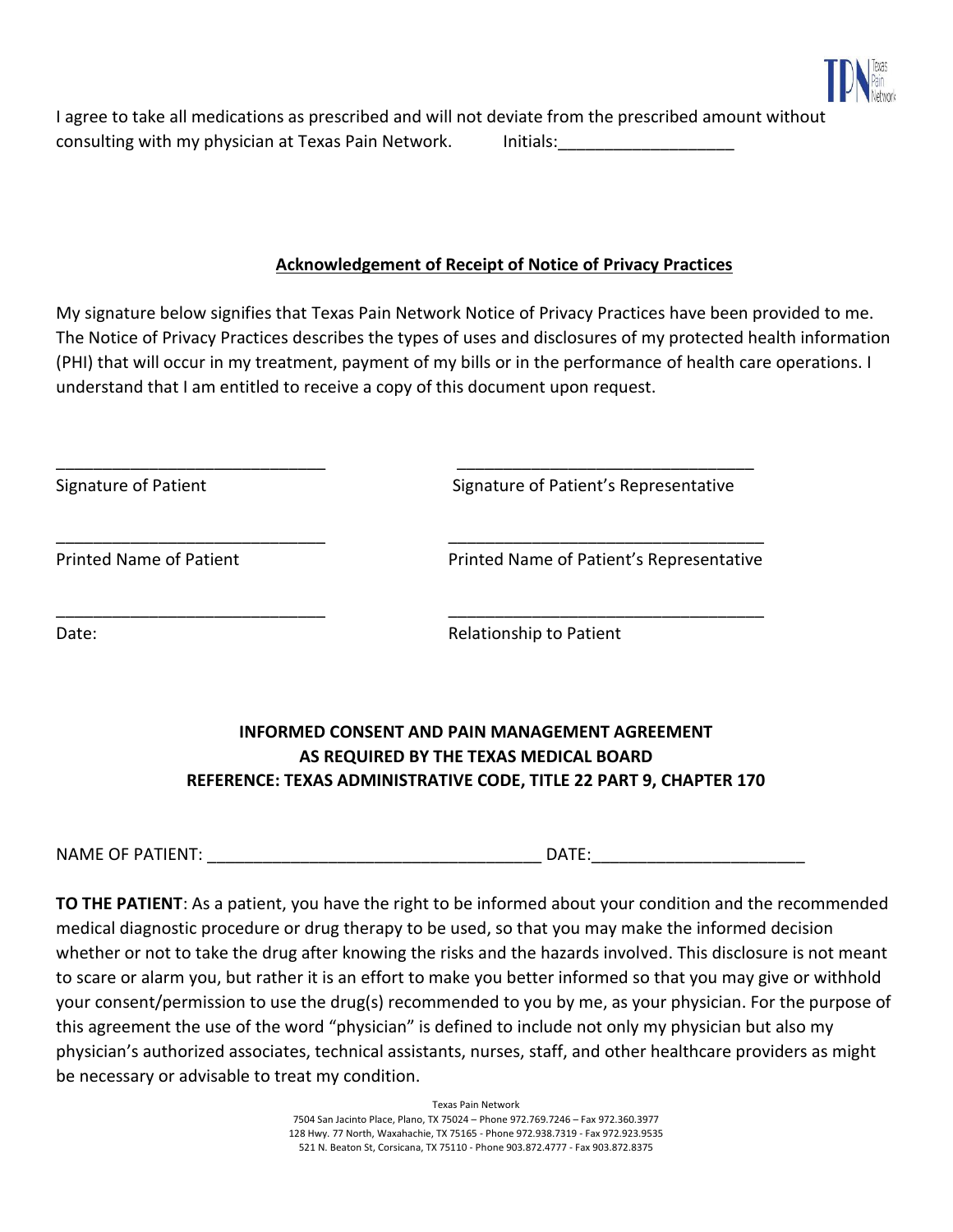

**CONSENT TO TREATMENT AND/OR DRUG THERAPY**: I voluntarily request my physician (name at bottom of agreement) to treat my condition which has been explained to me as chronic pain. I hereby authorize and give my voluntary consent for my physician to administer or write prescription(s) for dangerous and/or controlled drugs (medications) as an element in the treatment of my chronic pain.

It has been explained to me that these medication(s) include opioid/narcotic drug(s), which can be harmful if taken without medical supervision. I further understand that these medication(s) may lead to physical dependence and/or addiction and may, like other drugs used in the practice of medicine, produce adverse side effects or results. The alternative methods of treatment, the possible risks involved, and the possibilities of complications have been explained to me as listed below. I understand that this listing is not complete, and that it only describes the most common side effects or reactions, and that death is also a possibility as a result from taking these medications.

**THE SPECIFIC MEDICATION(S) THAT MY PHYSICIAN PLANS TO PRESCRIBE ME WILL BE DESCRIBED AND DOCUMENTED SEPARATE FROM THIS AGREEMENT. THIS INCLUDES THE USE OF MEDICATIONS FOR PURPOSES DIFFERENT THAN WHAT HAVE BEEN APPROVED BY THE DRUG COMPANY AND THE GOVERNMENT (THIS IS SOMETIMES REFERRED TO AS "OFF-LABEL" PRESCRIBING). MY DOCTOR WILL EXPLAIN HIS/ HER TREATMENT PLAN(S) FOR ME AND DOCUMENT IT IN MY MEDICAL CHART.** 

**I HAVE BEEN INFORMED AND UNDERSTAND** that I will undergo medical tests and examinations before and during my treatment. Those tests include random unannounced checks for drugs and psychological evaluations if and when deemed necessary, and I hereby give permission to perform the tests or my refusal may lead to termination of treatment. The presence of unauthorized substances may result in my being discharged from care.

## **For female patients only:**

To the best of my knowledge **I am NOT pregnant**.

If I am not pregnant, I will use appropriate contraception/birth control during my course of treatment. I accept that it is **MY responsibility** to inform my physician immediately if I become pregnant.

### **If I am pregnant or uncertain, I WILL NOTIFY MY PHYSICIAN IMMEDIATELY**.

All of the above possible effects of medication(s) have been fully explained to me and I understand that, at present, there have not been enough studies conducted on the long-term use of many medication(s) i.e. opioids/narcotics to assure complete safety to my unborn child(ren). With full knowledge of this, I consent to its use and hold my physician harmless for injuries to the embryo/fetus/baby.

## **I UNDERSTAND THAT THE MOST COMMON SIDE EFFECTS THAT COULD OCCUR IN THE USE OF THE DRUGS USED IN MY TREATMENT INCLUDE BUT ARE NOT LIMITED TO THE FOLLOWING:**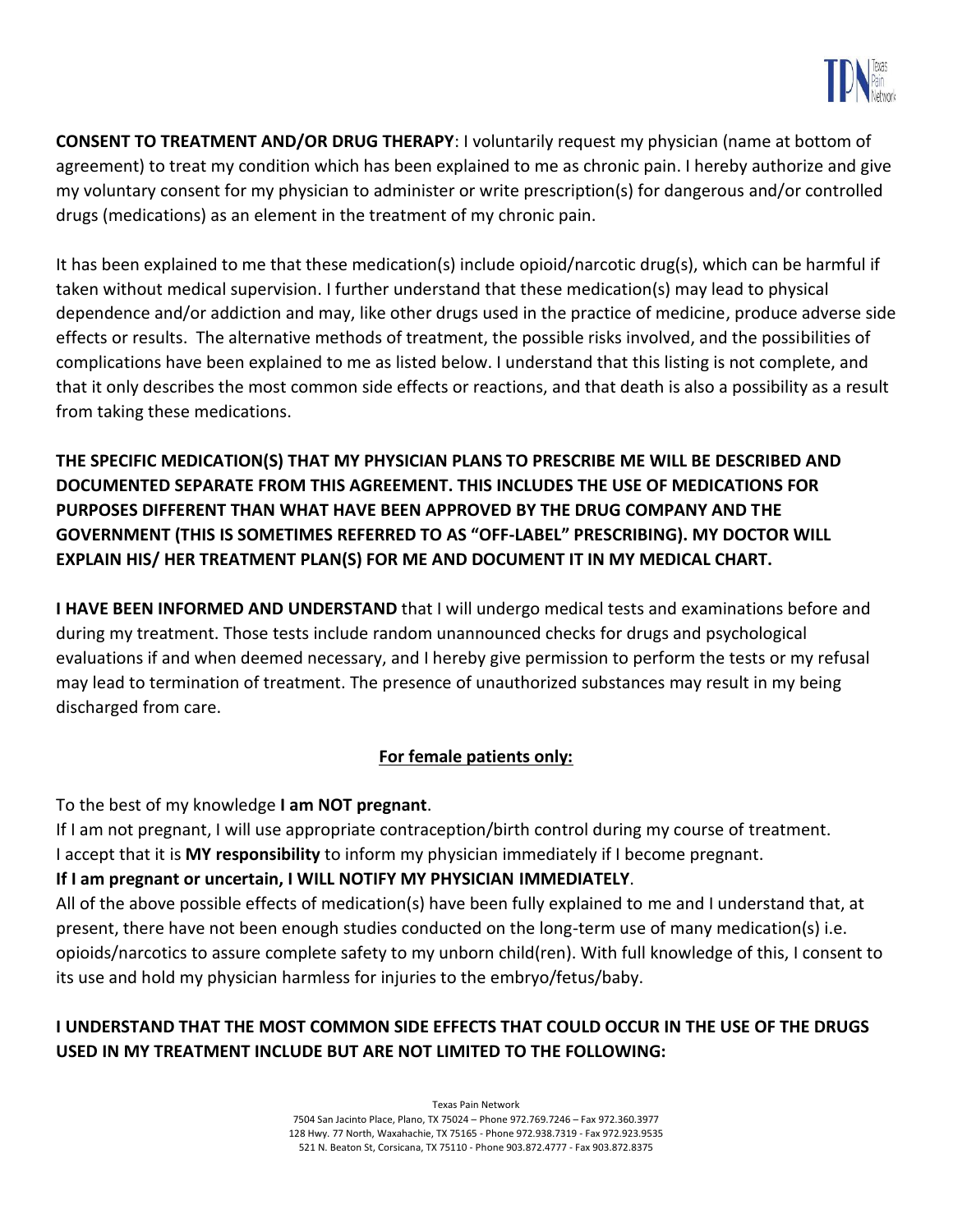

Constipation, nausea, vomiting, excessive drowsiness, itching, urinary retention (inability to urinate), orthostatic hypotension (low blood pressure), arrhythmias (irregular heartbeat), insomnia, depression,

impairment of reasoning and judgement, respiratory depression (slow or no breathing), impotence, tolerance to medication(s), physical and emotional dependence or even addiction, and death. I understand that it may be dangerous for me to operate an automobile or other machinery while using these medications and I may be impaired during all activities, including work

The alternative methods of treatment, the possible risks involved, and the possibilities of complications have been explained to me, and I still desire to receive medication(s) for the treatment of my chronic pain.

The goal of this treatment is to help me gain control of my chronic pain in order to live a more productive and active life. I realize that I may have a chronic illness and that there is a limited chance for complete cure, but the goal of taking medication(s) on a regular basis is to reduce (but probably not eliminate) my pain so that I can enjoy an improved quality of life. I realize that the treatment for some will require prolonged or continuous use of medication(s). My treatment plan will be tailored specifically for me. I understand that I may withdraw from this treatment and discontinue the use of the medication(s) at any time and that I will notify my physician of any discontinued use. I further understand that I will be provided medical supervision if needed when discontinuing medication use.

I understand that no warranty or guarantee has been made to me as the results of any drug therapy or cure of any condition. The long-term use of medications to treat chronic pain is controversial because of the uncertainty regarding the extent to which they provide long-term benefit. I have been given the opportunity to ask questions about my condition and treatment, risks of non-treatment and the drug therapy, medical treatment or diagnostic procedure(s) to be used to treat my condition, and the risks and hazards of such drug therapy, treatment and procedure(s), and believe that I have sufficient information to give this informed consent.

### **PAIN MANAGEMENT AGREEMENT:**

### **I UNDERSTAND AND AGREE TO THE FOLLOWING:**

This pain management agreement relates to my use of any and all medication(s) (i.e., opioids, also called 'narcotics, painkillers', and other prescription medications, etc.) for chronic pain prescribed by my physician. I understand that there are federal and state laws, regulations and policies regarding the use and prescribing of controlled substance(s). **Therefore, medication(s) will only be provided so long as I follow the rules specified in the Agreement and my care plan of my provider.**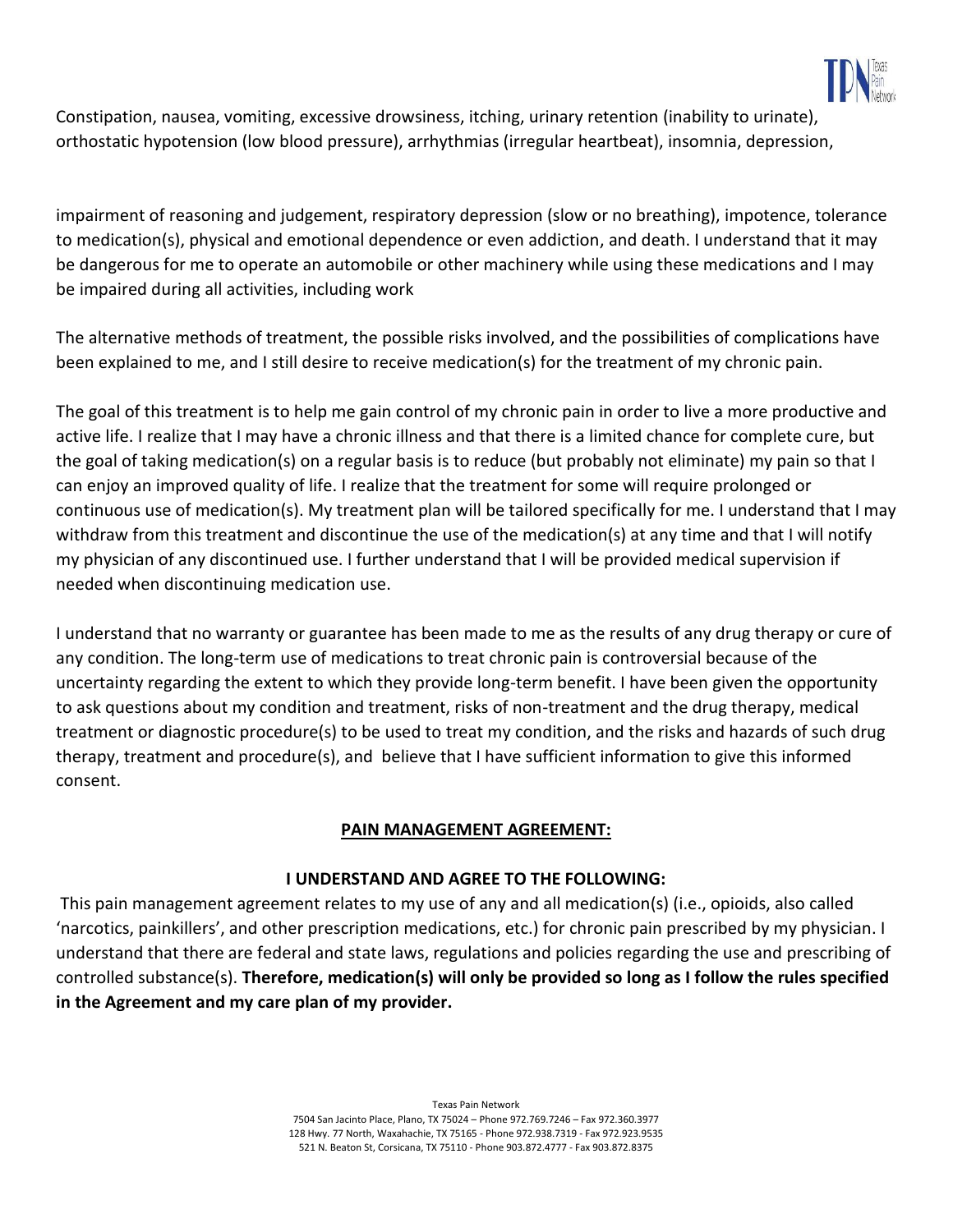

**My physician may at any time choose to discontinue the medication(s). Failure to comply with any of the following guidelines and/or conditions may cause discontinuation of medication(s) and/or my discharge from care and treatment. Discharge may be immediate for any criminal behavior:**

- My progress will be periodically reviewed and, if the medication(s) are not improving my quality of life, the **medication(s) may be discontinued.**
- I will **disclose** to my physician **all medication(s)** that I take at any time, prescribed by any physician. I will use the medication(s) **exactly as directed by my physician.**
- I agree **not to** share, sell or otherwise permit others, including my family and friends, to have access to these medications.
- I will **not allow or assist in the misuse/diversion of my medication; nor will I give or sell them** to anyone else.
- All medication(s) must be obtained at **one pharmacy, where possible.** Should the need arise to change pharmacies, my physician must be informed. I will only use one pharmacy and I will provide my pharmacist a copy of this agreement. I authorize my physician to release my medical records to my pharmacist as needed.
- I understand that my medication(s) will be filled on a regular basis. I understand that my prescription(s) and my medication(s) are exactly like money. **If either are lost or stolen, they may NOT BE REPLACED.**
- Refill(s) **will not be ordered before the scheduled refill date.** I will not expect to receive additional medication(s) prior to the time of my next scheduled refill, even if my prescription(s) run out.
- I will receive medication(s) **only from ONE physician** unless it is for an emergency or the medication(s) that is being prescribed by another physician is approved by my physician. Information that I have been receiving medication(s) prescribed by other doctors that has not been approved by my physician may lead to a discontinuation of medication(s) and treatment.
- If it appears to my physicians that there are no demonstrable benefits to my daily function or quality of life from the medication(s), **then my physician may try alternative medication(s) or may taper me off all medication(s).** I will not hold my physician liable for problems caused by the discontinuance of medication(s).
- **I agree to submit to urine and/or blood screens** to detect the use of non-prescribed and prescribed medication(s) at any time without prior warning. If I test positive for illegal substance(s), such as marijuana, methamphetamine, cocaine, etc., treatment for chronic pain may be terminated. Also, a consult with, or referral to, an expert may be necessary: such as submitting to a psychiatric or psychological evaluation by a qualified physician such as an addiction specialist or a physician who specializes in detoxification and rehabilitation and/or cognitive behavioral therapy/psychotherapy.
- I recognize that my chronic pain represents a complex problem which may benefit from physical therapy, psychotherapy, alternative medical care, etc. I also recognize **that my active participation** in the management of my pain thru therapy, injections & procedures is extremely important. I agree to **actively participate in all aspects of the pain management program** recommended by my physician to achieve increased function and improved quality of life.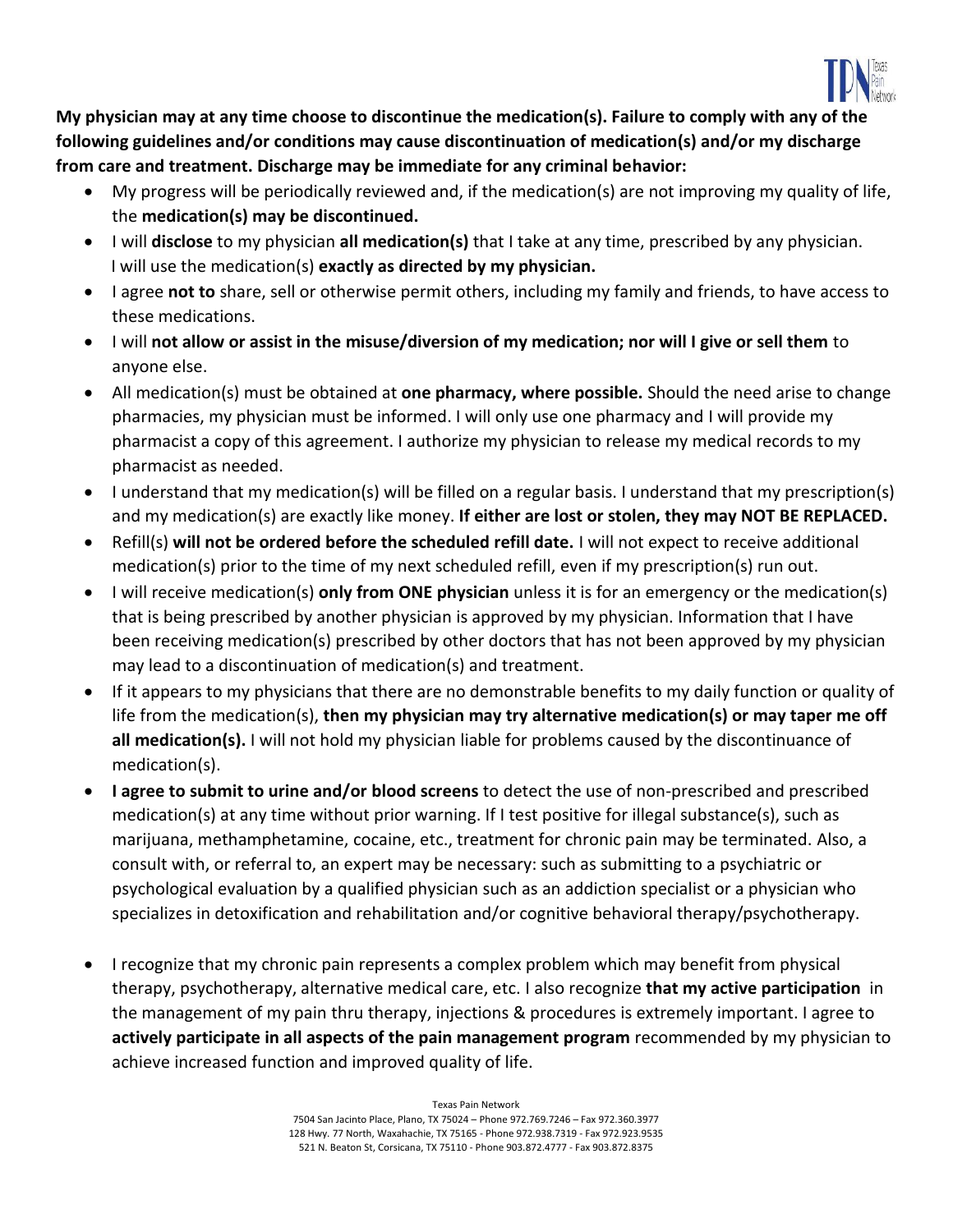

- I agree that **I shall inform my doctor** who may treat me for any other medical problem(s) that I am enrolled in a pain management program, since the use of other medication(s) may cause harm.
- I hereby give my physician **permission to** discuss all diagnostic and treatment details with my other physician(s) and pharmacist(s) regarding my use of medication(s) prescribed by my other physician(s)
- I must take the medication(s) as instructed by my physician. **Any unauthorized increase** in the dose of medication(s) may be viewed as a cause for discontinuation of the treatment.
- I must **keep all follow-up appointments** as recommended by my physician or my treatment may be discontinued.

## **I can certify and agree to the following:**

- **1.** I am **not currently using illegal drugs or abusing prescription medication(s)** and I am not undergoing treatment for substance dependence (addiction) or abuse. I am reading and making this agreement while in full possession of my faculties and not under the influence of any substance that might impair my judgement.
- **2.** I have **never been involved** in the sale, illegal possession, misuse/diversion or transport of controlled substance(s) (narcotics, sleeping pills, nerve pills, or painkillers) or illegal substances (marijuana, cocaine, heroin, etc.).
- **3. No guarantee or assurance has been made** as to the results that may be obtained from chronic pain treatment. With full knowledge of the potential benefits and possible risks involved, I consent to chronic pain treatment, since I realize that it provides me an opportunity to lead a more productive and active life.
- **4.** I have reviewed the side effects of the medication(s) that may be used in the treatment of my chronic pain. **I fully understand the expectations regarding the benefits and the risks of the medication(s) and I agree to the use of these medication(s) in the treatment of my chronic pain.**

**\_\_\_\_\_\_\_\_\_\_\_\_\_\_\_\_\_\_\_\_\_\_\_\_\_\_\_\_\_\_\_\_\_\_\_\_\_\_\_\_\_ \_\_\_\_\_\_\_\_\_\_\_\_\_\_\_\_\_\_\_\_\_\_\_\_\_\_\_\_**

\_\_\_\_\_\_\_\_\_\_\_\_\_\_\_\_\_\_\_\_\_\_\_\_\_\_\_\_\_\_\_\_\_\_\_\_\_\_\_\_\_\_\_\_\_ \_\_\_\_\_\_\_\_\_\_\_\_\_\_\_\_\_\_\_\_\_\_\_\_\_\_\_\_

Patient Signature Date Date

Physician Signature (or Appropriate Authorized Assistant) Date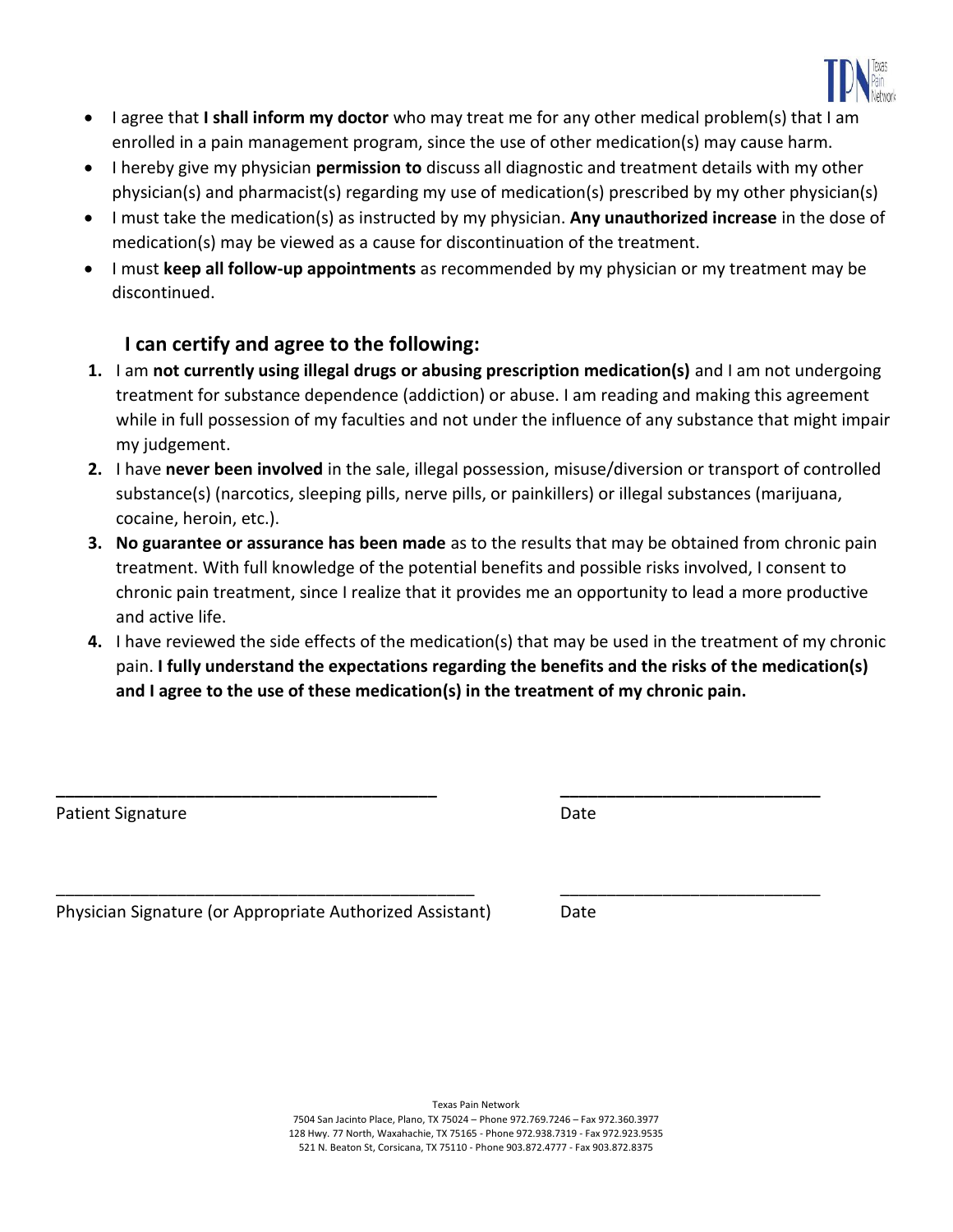

### **Dear Patient:**

Quality medical care and our state licensing board obligations require us to ask you questions about your history of chemical and substance abuse. Likewise, we are obligated to ask you these same questions as it pertains to your immediate family ( $1<sup>st</sup>$  degree blood relatives). Please complete this form and give it back to our staff. We will treat your information confidentially, according to all relevant laws and regulations. If you do not fill out this form when asked, we will not be able to consider the use of opioid medication(s) or similar medications to treat your pain

### **Check the applicable Response and Fill in the Requested Information:**

**How many drinks of alcohol do you have per day\_\_\_\_\_\_\_\_\_\_\_\_ per week\_\_\_\_\_\_\_\_\_\_ per month\_\_\_\_\_\_\_**

## **Have you ever received treatment (medical or mental health; in-patient or out-patient, AA or otherwise) relating to your use of alcohol?**

**yes no.** If you answered yes, please indicate, in the space below, the nature of the treatment you received and state when and where:

Have you ever used illegal drugs? \_\_\_\_\_yes \_\_\_\_\_\_no. If you answered yes, please indicate, in the space below, the names of illegal drugs you have used and state when:

**Have you ever used opioids Kadian, Oxycontin, Methadone, Actiq, or any other triplicate medications? \_\_\_\_\_\_\_\_yes \_\_\_\_\_\_\_\_\_no.** If you answered yes, please indicate, in the space below, the names of the medications you used and where you obtained them:

**Have you ever used benzodiazepines (Xanax, Valium, and their generic equivalents)? \_\_\_\_\_yes \_\_\_\_\_\_no.** If you answered yes, please indicate, in the space below, the names of the medications you used and where you obtained them:

**Have you ever received treatment medical or mental health; in-patient or out-patient or otherwise relating to your use of illegal drugs or opioid medications? \_\_\_\_\_\_\_yes \_\_\_\_\_\_\_\_no** If you answered yes, please indicate, in the space below, the nature of the treatment you received and state when and where:

**Has any family member or friend ever voiced a concern to you over your use of alcohol or any drug (prescription drug or otherwise)? \_\_\_\_\_\_\_\_\_\_yes \_\_\_\_\_\_\_\_\_\_no** If you answered yes, please state details below: